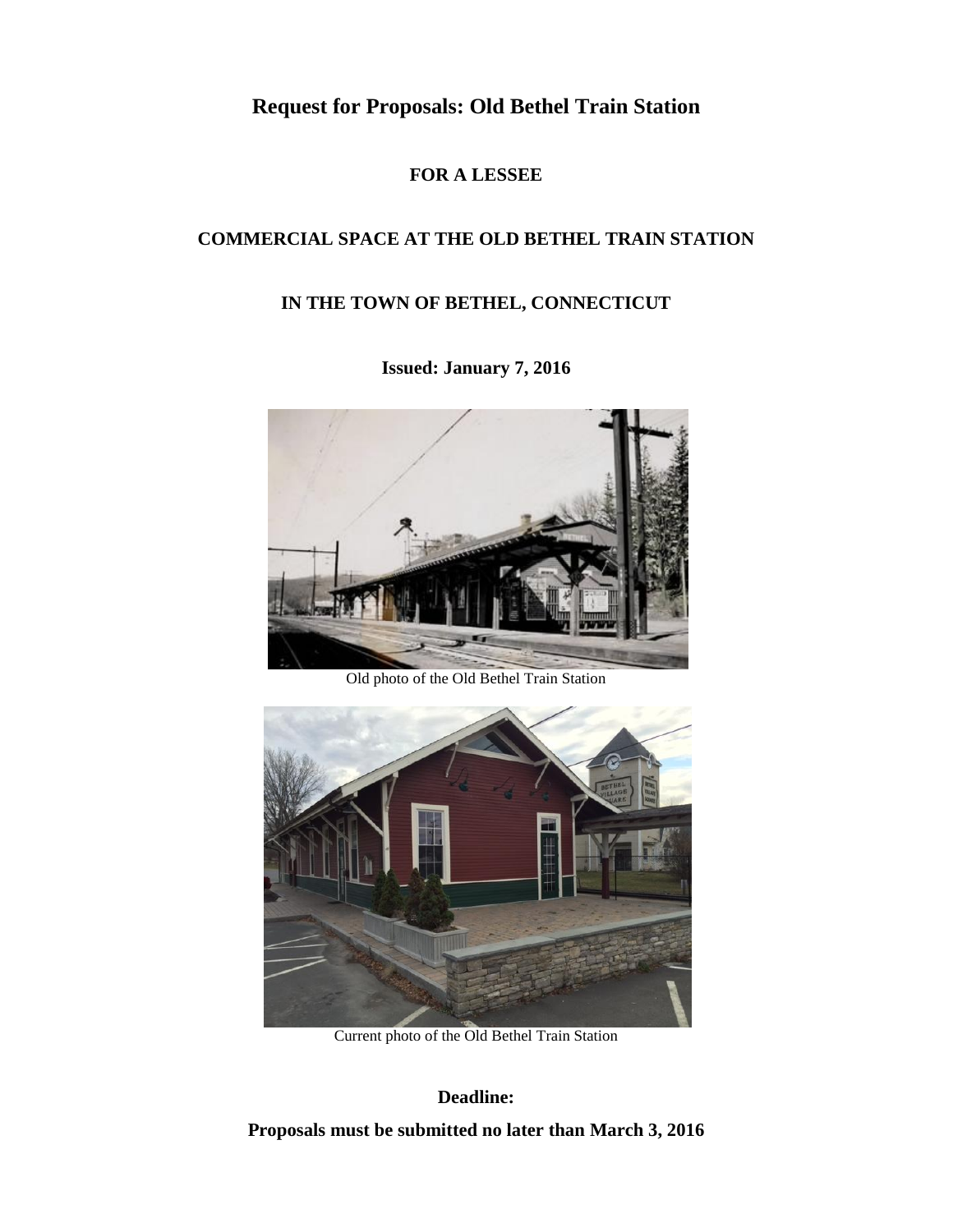#### *A. Introduction and General Requirements*

The Town of Bethel, through its Board of Selectmen, seeks proposals for a potential Lessee of the Old Bethel Train Station, located between Front Street and Depot Place, to occupy and utilize the train station for commercial purposes.

The Old Train Station serves as a key location within the Town of Bethel, with a large number of parking spaces and surrounded by a variety of retail/specialty shops, personal and professional service providers and restaurants.

The Old Train Station is a single story structure. The structure is approximately 23' in width and 79' in length. The structure is approximately 1,894 sq ft and consists of a front room (approx. 689 sq ft), a back room (approx. 819 sq ft), a storage room (approx. 297 sq ft), and a handicap accessible bathroom that includes a shower. The property also has a paver patio and a covered outdoor area.



**Floor Plan**



#### Town of Bethel | RFP Old Bethel Train Station 1616, 3.0 2

#### **Exterior**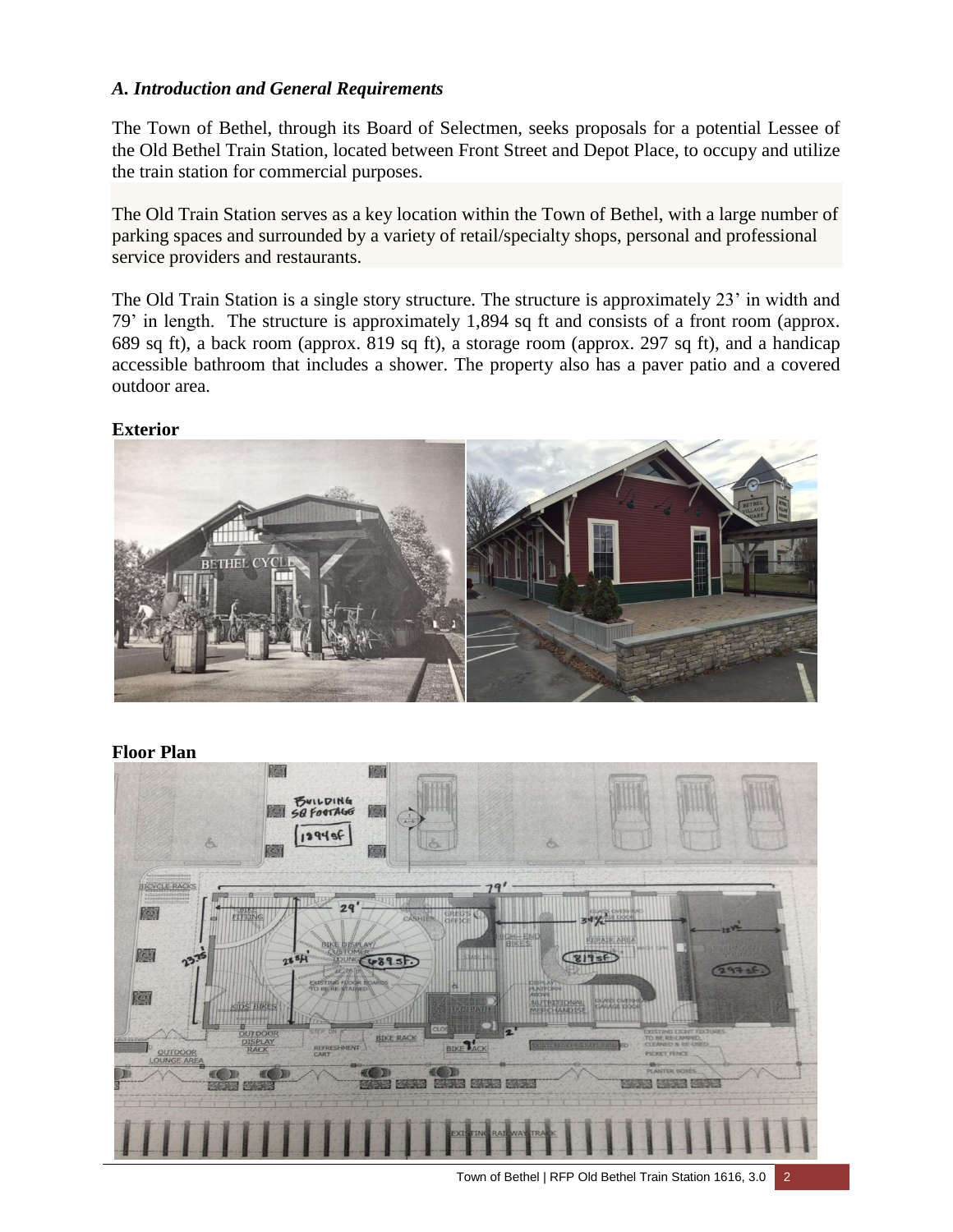# **Front Room**



# **Back Room**



# **Storage Room**

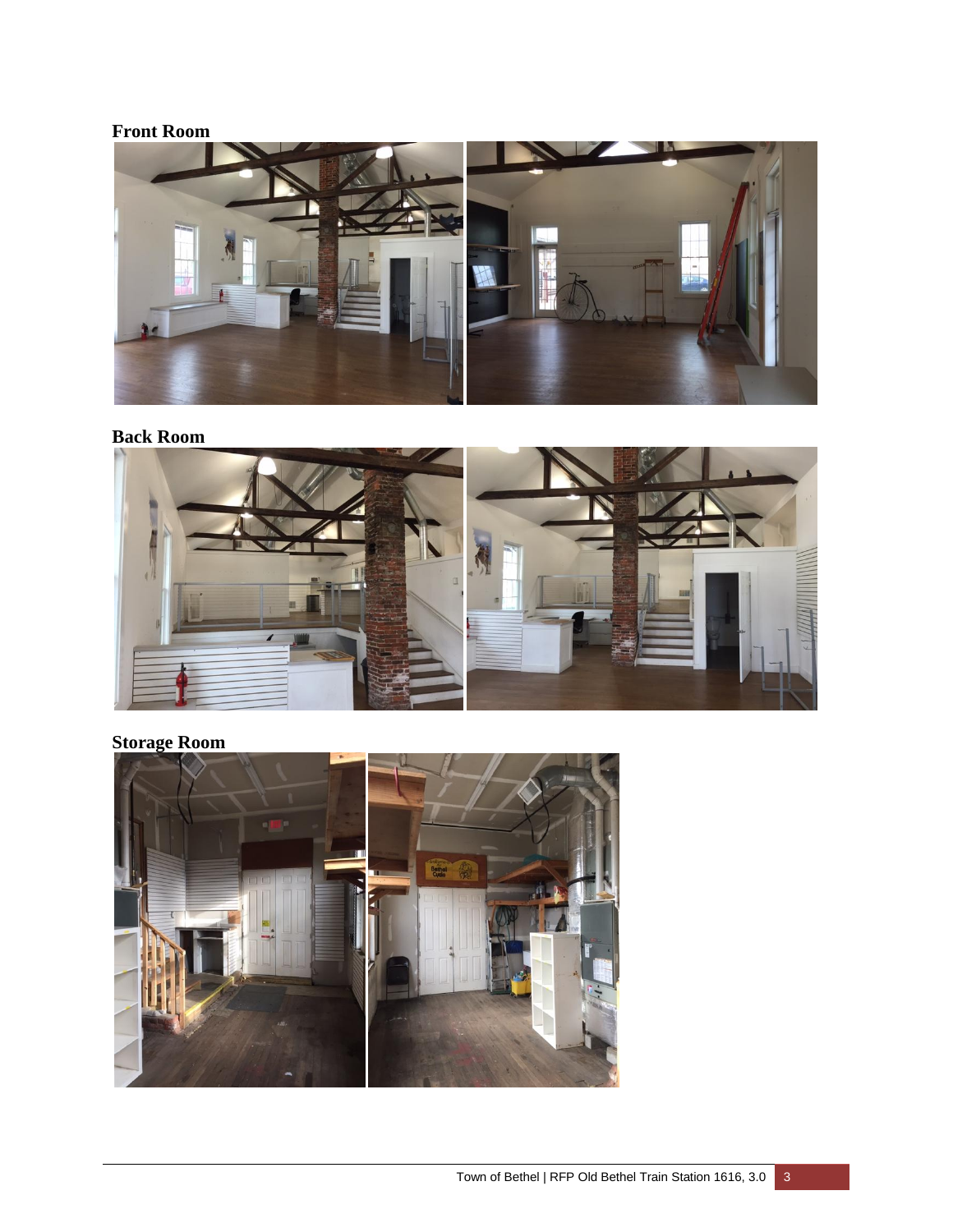The structure went through a renovation in 2011 which included the repair of flooring, insulation of the structure, new ceiling, installation of a handicap bathroom, replacement of windows and heating system, and the addition of central air conditioning.

The Town's Selection Committee, comprised of the selectmen, the town comptroller, the town planning and zoning official, the town director of economic development, and the town director of public works, will review responses to this RFP and will select up to three prospective Lessees with whom to meet. Such meetings will be for the purpose of conducting more in-depth discussions of the information provided by the potential Lessees. These meetings will be held within three weeks of the date upon which responses to this RFP are due.

To be considered, prospective Lessees must submit five (5) copies of their response on or before 4:00 p.m. on March 3, 2016 to: Procurement Committee, Town of Bethel, Clifford J. Hurgin Municipal Center, 1 School Street, Bethel CT 06801. The proposal shall be clearly identified on the outer envelope.

The Town reserves the right to reject any or all proposals submitted. The Town reserves the right, where it may serve the Town's best interest, to request additional information or clarifications from prospective Lessees.

Submission of a proposal indicates acceptance by the entity submitting the proposal, of the conditions contained in this Request for Proposals, unless any such exceptions are submitted and confirmed in writing between the Town and the entity submitting a proposal, in advance of the due date for proposals and are also clearly and specifically noted in the proposal submitted.

If any addenda are issued to this Request for Proposals, a good faith attempt shall be made to forward a copy of such addenda to each prospective Lessee who, according to the records of the Office of Economic Development, Town of Bethel, have previously received a copy of this Request for Proposals.

Questions regarding this Request for Proposals should be directed to:

Janice Chrzescijanek, Director of Economic Development Town of Bethel Clifford J. Hurgin Municipal Center 1 School Street, Bethel CT 06801 Telephone: (203) 794-2822 Facsimile: (203) 778-7520 email: [eddirector@bethel-ct.gov](mailto:eddirector@bethel-ct.gov)

### *B. Background Information*

The Town recognizing the potential value of a commercial enterprise at the centrally located Old Train Station will carefully assess the business plan and economic benefits such business will provide to the downtown village district. The Town will also consider the amount of potential revenue from the lease to help preserve the Old Train Station and the parcel of land surrounding the same.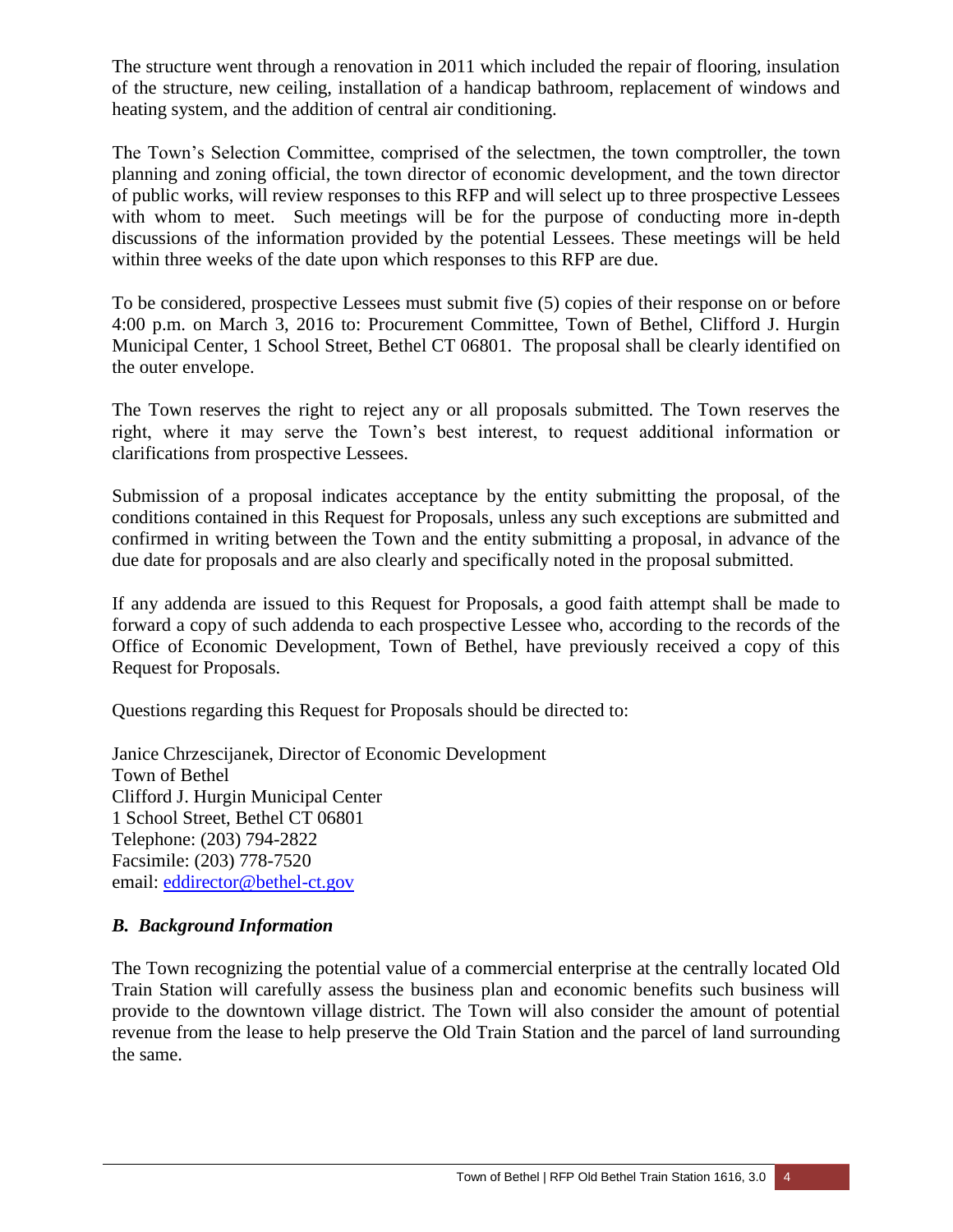### *C. Content of the Submission*

Each entity responding to this Request for Proposals shall provide the following information, utilizing the section headings and general format provided below:

- 1) **Proposed Lessee Entity Information** Identification of Proposed Lessee Entity
	- a. Name and Address of the Entity
	- b. History and relevant experience of the Entity and of the principal Individual(s) comprising the directors and/or officers of the entity, including résumés and other background information, not to exceed two pages per individual.
	- c. Corporate structure of the Entity submitting the proposal.
	- d. The main contact individual for the Entity's submission.
- 2) **Proposal Business Plan** A detailed and comprehensive narrative description of the intended commercial use, including a detailed business plan for operations for the term of the lease and explaining how the proposed operations may be particularly appropriate to the Station structure, its location and to the growth and enhancement of the Town of Bethel.
- 3) **Modifications** A conceptual plan for interior modifications to the Station building, by the prospective Lessee, that may be necessary to bring the Old Train Station to compliance with Building Department and Health Department regulations and with any other regulatory requirements for the intended use, and an estimate of the costs of such modifications. No exterior modifications are allowed due to the historic nature of the structure, except upon formal review and acceptance by Planning & Zoning.
- 4) **Timeline** A timeline of the project schedule, from the date of an Agreement signing with the Town of Bethel to the date of project completion with significant milestones noted along the timeline.
- 5) **Lease Terms** The terms, duration and conditions of a proposed lease for the Old Train Station by the prospective Lessee. Prospective Lessees are hereby given notice that a lease of more than five (5) years duration or in the aggregate amount of \$100,000.00 over the term of the lease will require approval by a Town Meeting.
- 6) **Financial Capabilities** The prospective Lessee's financial condition to successfully operate its proposed business in the location and to fulfill its obligations under its lease with the Town.

*Note: Documents submitted under this section may be marked CONFIDENTIAL and may be provided under separate cover. Any documents so marked will remain confidential among the members of the Selection Committee.*

- 7) All submissions must include a minimum of five (5) references that can attest to the experience and capacity of the submitting entity. Two (2) of the references must attest to the submitting entity's financial capacity, including one financial reference that represents the principal bank or lender of the entity.
- 8) Any prospective Lessee must disclose any current or pending litigation involving its firm, its team, and/or its principals and their affiliates. All principals and members of the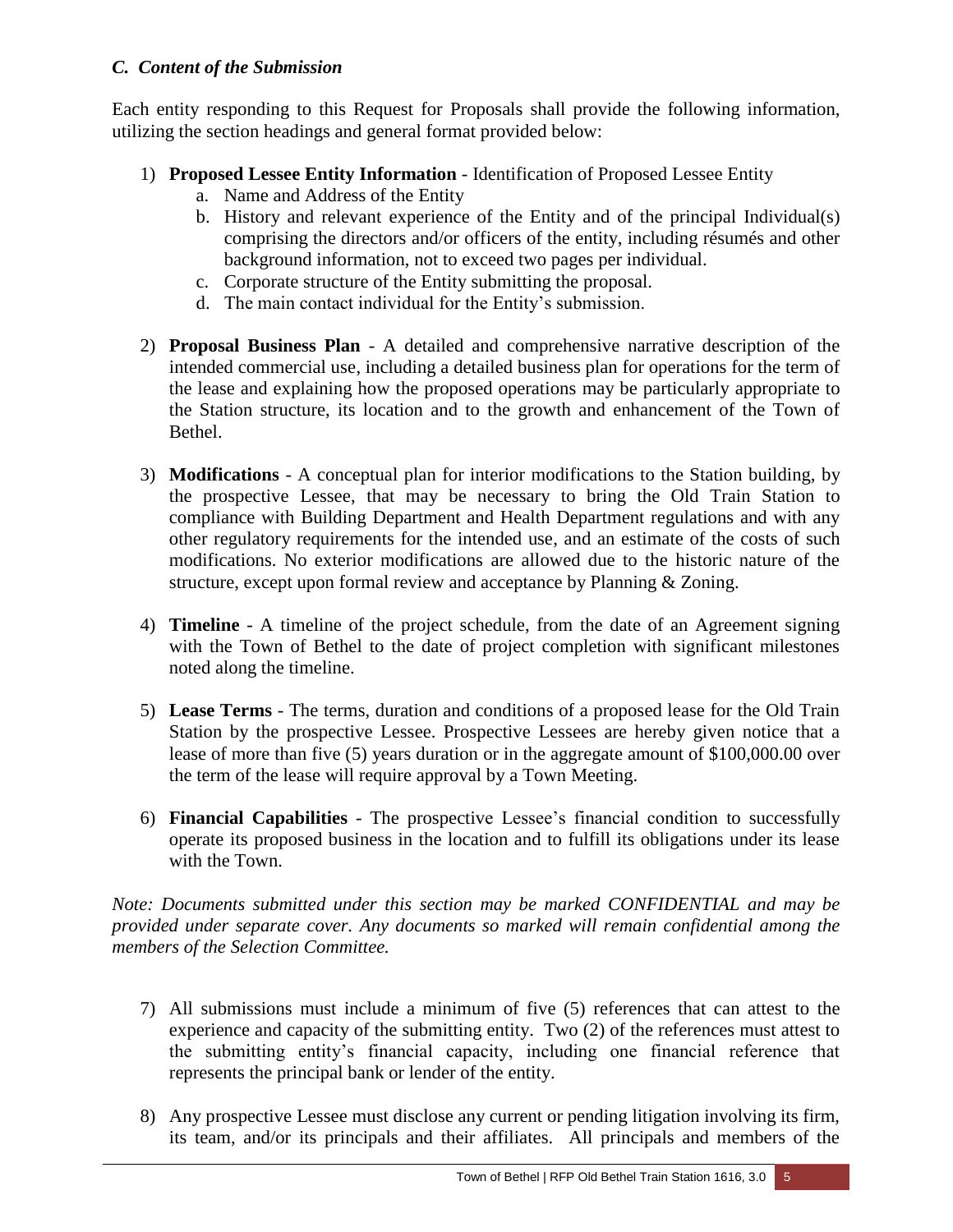respondent's team must provide confirmation that they are operating in good standing with the State of Connecticut and are not barred from doing business with any agency or subdivision of the United States Government or the State of Connecticut.

#### *D. Hold Harmless Agreement*

The prospective Lessee, its agents and assignees shall indemnify and hold harmless the Town of Bethel, including but not limited to, its elected officials, its officers, and agents, from any and all claims made against the Town, including but not limited to, damages, awards, costs and reasonable attorneys fees, to the extent any such claim directly and proximately results from the wrongful willful or negligent performance of services by the prospective Lessee during the term of any lease for the Old Train Station or other agreements of the prospective Lessee entered into by reason thereof. The Town agrees to give the successful Lessee prompt notice of any such claim and, absent a conflict of interest, an opportunity to control the defense there of.

#### *F. Insurance Requirements*

Any prospective Lessee shall agree to maintain in force at all times during the course of its lease, the following coverages placed with a company (or companies) licensed by the State of Connecticut which have at least an "A-" financial strength rating and be at least a Class VIII sized institution according to A.M. BEST Publication's latest edition Key Rating Guide.

Minimum Insurance requirements are as follows:

#### Commercial General Liability:

Commercial General Liability limits should be no less than: Bodily injury & property damage with an occurrence limit of \$1,000,000; Personal & advertising injury limit of \$1,000,000 per occurrence; General aggregate limit of \$2,000,000 (other than products and completed operations); Products and completed operations aggregate limit of \$2,000,000.

#### Liquor/Dram Shop Liability

If required by the Town of Bethel, Bodily injury & property damage with an occurrence limit of \$1,000,000 and \$1,000,000 in the aggregate.

### Automobile Liability:

Commercial automobile insurance for any owned autos (symbol 1 or equivalent) in the amount of \$1,000,000 each accident covering bodily injury and property damage on a combined single limit basis. Such coverage shall also include hired and non-owned automobile coverage.

### Workers' Comp. and Employer's Liability:

Worker's compensation and employer's liability insurance that complies with the regulations of the State of Connecticut with limits no less than \$500,000 each accident by bodily injury; \$500,000 each accident by disease; and a policy limit of \$500,000 each accident.

#### Umbrella:

Each Occurrence \$1,000,000 Aggregate \$1,000,000 covering Commercial General Liability, Liquor/Dram Shop Liability, Automobile Liability and Workers Compensation. Limit can be subject to change upon the discretion of the Town of Bethel at the expense of the Lessee.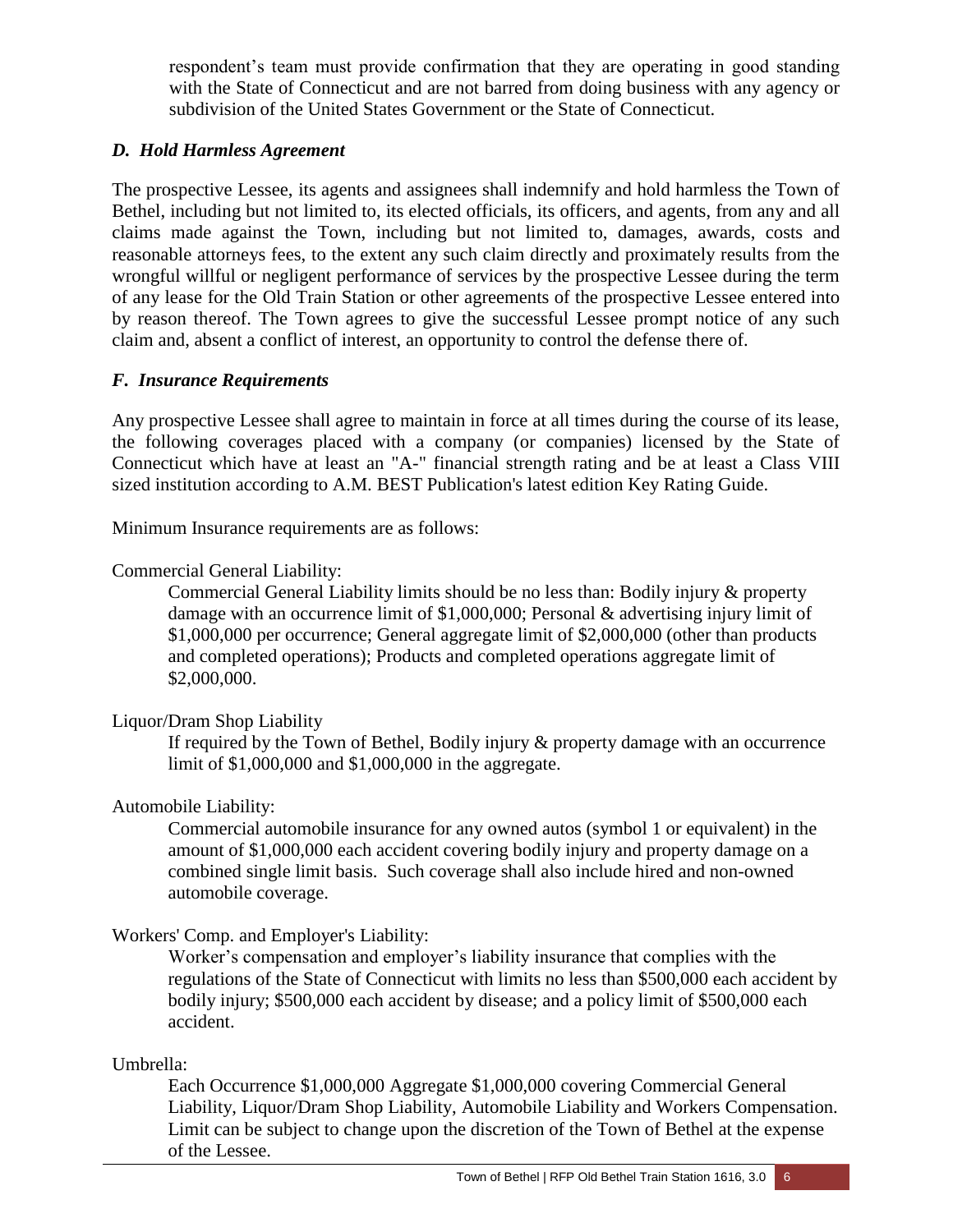Property Insurance:

Personal and business property of the Lessee insured on a replacement cost basis to include any interior build-outs made by the Lessee and approved by the Town of Bethel.

The Town of Bethel shall be named as "Additional Insured" on the Insurance Certificate. Original, completed Certificates of Insurance must be presented to the Director of Economic Development, Town of Bethel, prior to final acceptance of a lease agreement by the Town.

# *G. Clarifications and Inquiries*

Prospective lessees are responsible for examination of the contents of this RFP. All questions, inquiries and requests for clarification shall be submitted in writing or emailed to Janice Chrzescijanek, Director of Economic Development, Town of Bethel, [eddirector@bethel-ct.gov](mailto:eddirector@bethel-ct.gov) on or before 4:00 p.m., Friday, January 29, 2016. To the extent that the Town of Bethel provides responses in writing to any submitted requests for clarification, all such responses will be provided to all prospective Lessees participating in this solicitation.

### *H. Evaluation of Proposals*

The Town of Bethel will first evaluate and score each proposal using a rubric similar to the one in section K of this RFP. The Town of Bethel reserves the right to modify the rubric prior to conducting interviews with prospective lessees. The Town of Bethel is not obligated to pursue an Agreement with the highest scoring proposal. The rubric will be used to provide an objective analysis of the fundamental components of each proposal to the selection committee. The Selection Committee will make a recommendation to the Board of Selectmen following completion of the interview process.

# *I. Modification and Cancellation of Solicitation; RFP Subject to Satisfactory Negotiation of Terms*

The Town of Bethel reserves the right at its sole and absolute discretion to modify this RFP or applicable dates and further reserves the right to reject any and all submissions from any potential Lessee and/or to cancel this solicitation. The selected Lessee shall be notified by U.S. Mail of its selection as the Lessee of choice for the Old Train Station. Such selection, however, shall be subject to the Town's ability to successfully negotiate full terms of the lease with the prospective lessee. Should the negotiation of such terms not be successfully concluded with the selected Lessee, the Town shall either issue a new RFP to determine a chosen Lessee or shall be permitted to select another Lessee from the participants in this RFP.

### *J. Submittal/Award Schedule*

| Availability of RFP and RFP Documents | Thursday, January 7, 2016 |
|---------------------------------------|---------------------------|
| <b>Proposals Due</b>                  | Thursday, March 03, 2016  |
| <b>Possible Award</b>                 | Thursday, March 31, 2016  |